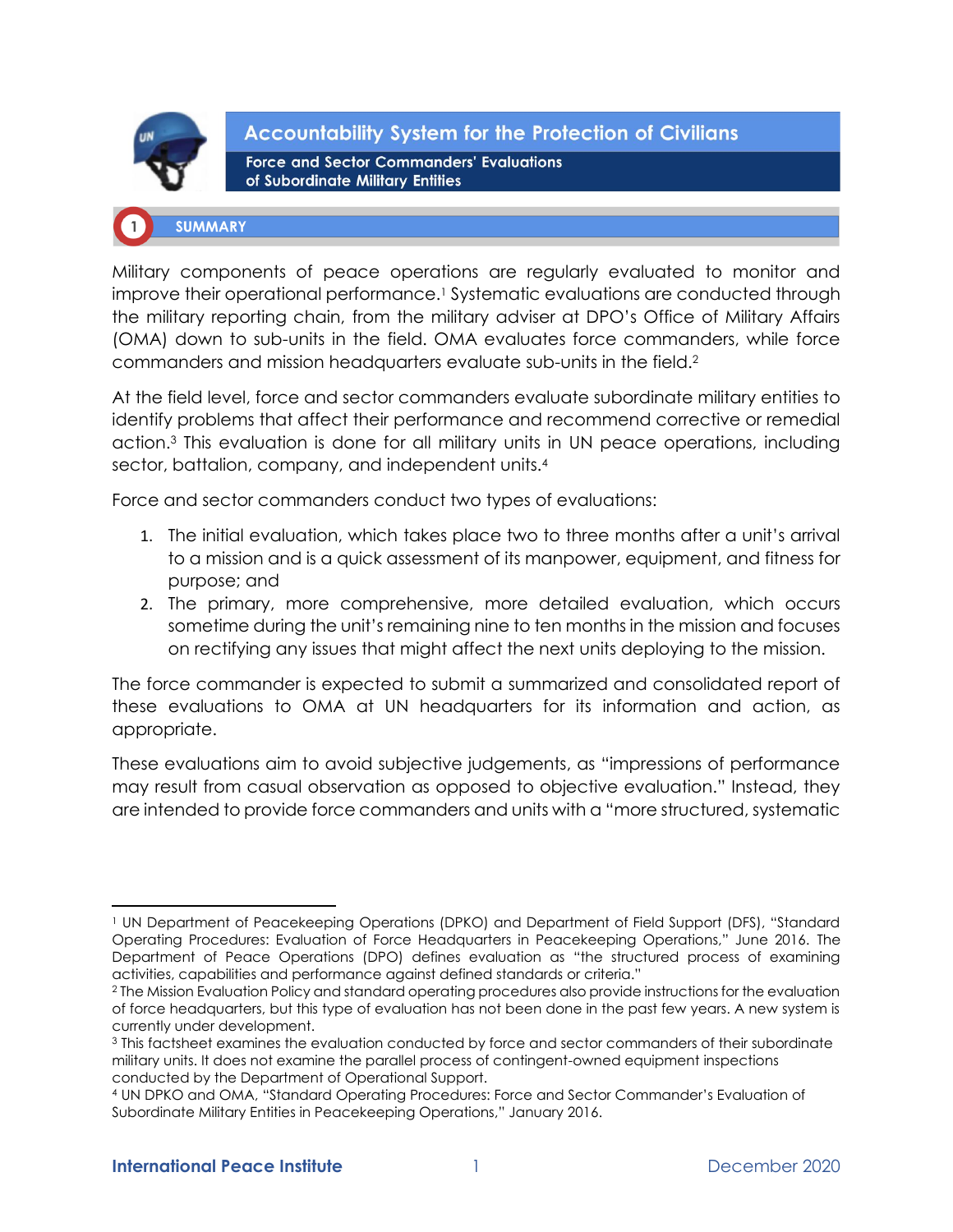approach to identifying problems (as well as strengths)" and any necessary corrective action.<sup>5</sup>

#### **RELEVANCE TO THE PROTECTION OF CIVILIANS**  $\binom{2}{ }$

Questions on POC are included in the force and sector commanders' evaluations to assess different performance areas related to community engagement, prevention and deterrence, and responses to threats. For each question, the unit's performance can be rated as "unsatisfactory," "needs improvement," "satisfactory," or "not applicable."

Each question includes sub-questions and criteria that the evaluation should take into account. For community engagement, the evaluation takes into account the ability of the unit to understand the local civilian population, the processes in place for engagement, the number of patrols that include direct engagement with local actors, the use of joint patrols, and the inclusion of information received from civilian components. For prevention and deterrence, the evaluator takes into account whether the unit has engaged with key protection actors, whether the unit has taken proactive preventive measures such as patrolling, confidence-building measures, and engagement with local communities and whether the unit has thoroughly communicated with force headquarters and civilian components. For the POC response, the evaluation considers whether units have created and rehearsed contingency plans, responded to credible alerts of imminent threats against civilians, and demonstrated a proactive posture.<sup>6</sup> The questions are as follows:

1. To what extent has the unit engaged regularly with the local population and other relevant actors in its area of operations to understand the threats faced by civilians, including the specific threats faced by women and children?

In evaluating the unit, take into account:

- (1) The ability of the unit to demonstrate an understanding of the local civilian population and the nature of potential threats and vulnerabilities
- (2) The frequency of meetings held with the community, including the number of meetings with women, youth and different ethnic and religious groups.
- (3) Processes for engagement and information sharing on POC threats with local and international organizations where appropriate.
- (4) The number of patrols which included direct engagement with local populations and civilian authorities.
- (5) Inclusion of information received from civilian components (and community liaison assistants) in threat assessment and response planning.
- (6) The use of joint patrols or assessments with other mission components where possible.
- (7) The active participation of unit leadership in meetings with civilian and police mission components, sharing of information and participation in joint planning on protection.

<sup>5</sup> Ibid.

<sup>6</sup> Peacekeeping Capability Readiness System, "Force Commander Evaluation Tool," August 2019.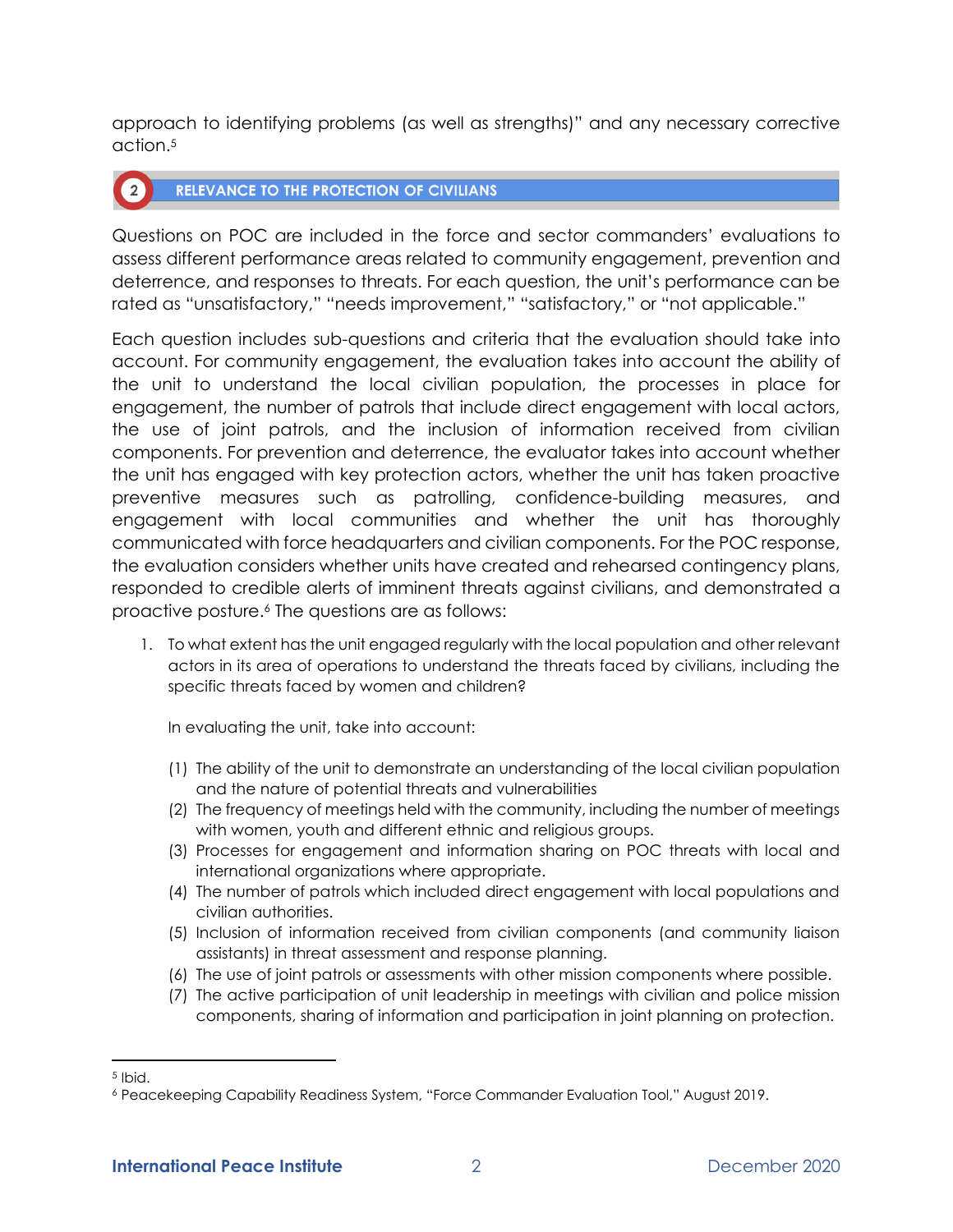2. "To what extent has the unit taken appropriate and proactive measures to prevent and deter potential threats to civilians?"

In evaluating the unit, take into account whether:

- (1) The Unit has adopted a credible deterrent posture.
- (2) The Unit has ensured a presence in areas under greatest threat to prevent and deter potential threats to civilians.
- (3) The unit has engaged with key protection actors and potential perpetrators to address security and protection concerns faced by the civilian population.
- (4) Where a potential threat to civilians has been identified, the unit has intensified its activities and taken proactive measures to prevent the threat from materializing, including through increased patrolling and presence in areas under greatest threat, advocacy and key leader engagement, and other confidence-building measures or interaction with government and non-state armed groups.
- (5) The unit has alerted force headquarters and/or civilian components of information related to any increased threat to civilians, including information that could inform civilian-led approaches/actions.
- (6) The unit has supported activities by national actors, other mission components or other civilian actors, including communities, to prevent and deter threats to civilians.
- 3. "To what extent does the unit respond quickly and appropriately to threats of violence against civilians which have or are likely to occur in its area of operation?"

In evaluating the unit, take into account whether:

- (1) Contingency plans to respond to threats to civilians are in place and rehearsed (including through table top and other exercises).
- (2) At the tactical level, the unit has responded quickly and appropriately to credible alerts of imminent threats of violence against civilians (whether with or without resorting to use of force).
- (3) When and where necessary, the unit has demonstrated proactive posture when faced with imminent threats of violence against civilians.

#### **Examples**

Given that evaluations are confidential, there are no direct examples of how evaluations have strengthened the military component's ability to carry out POC tasks.



## **Governing rules**

The standard operating procedures on the "Evaluation of Subordinate Military Entities in Peacekeeping Operations" were published in January 2016 and are currently being revised. They describe the evaluation process and provide a generic sample of an evaluation checklist, which the force commander can adjust. OMA and the Strategic Force Generation Cell have also recently developed a "Force Commander Unit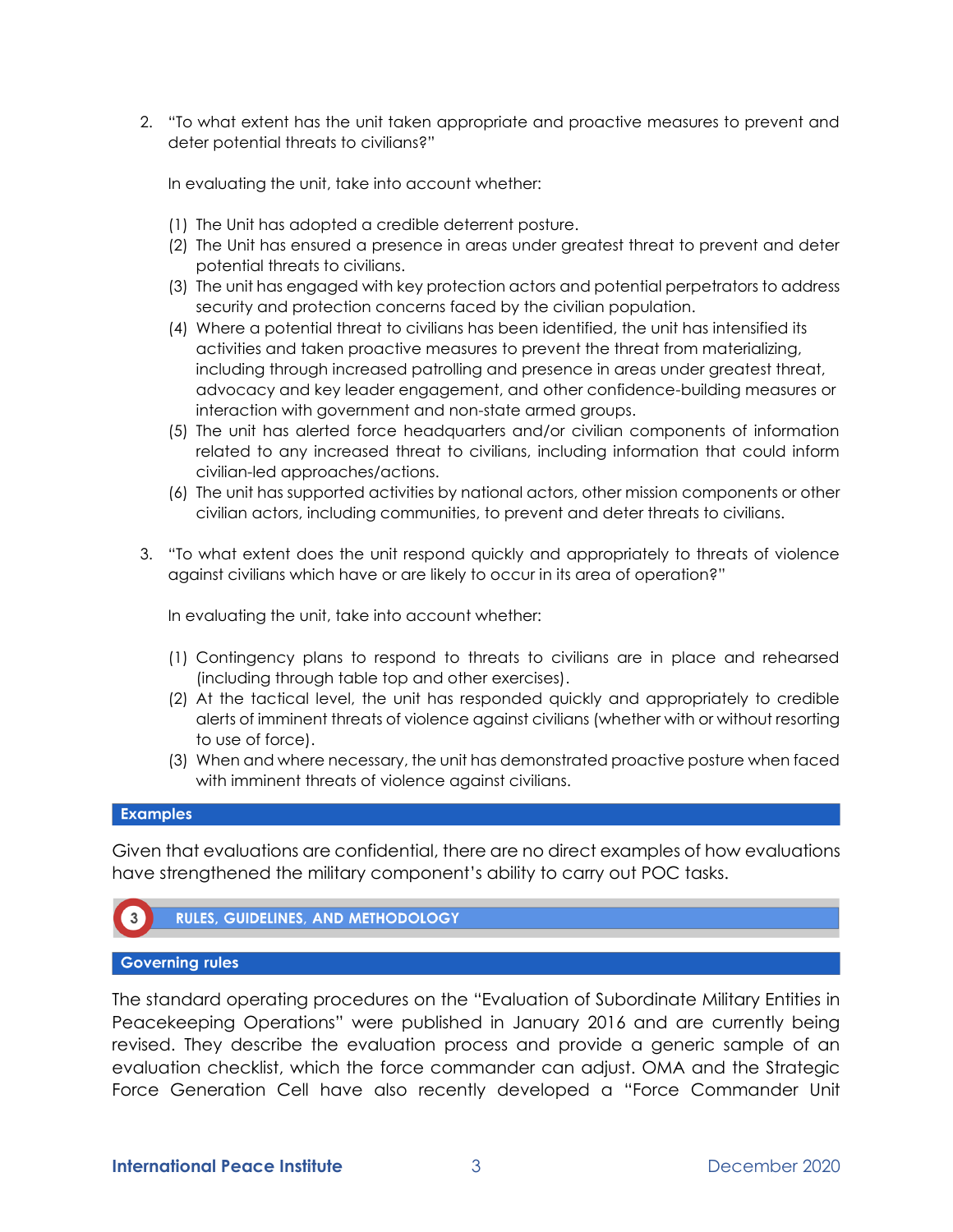Evaluation Report Summary" questionnaire. Force commanders are required to submit a summary evaluation of each unit to OMA at UN headquarters for its information and action.<sup>7</sup>

As indicated by the integrated Performance and Accountability Framework recently developed by the UN, the process is currently under revision.

## **Process and functioning**

There are two types of commanders' evaluations of military units. The first one takes place two to three months after a unit's arrival to a mission. It is a quick assessment of an evaluated unit's manpower and fitness for purpose.

The second evaluation, which is more comprehensive and detailed and is regarded as the primary evaluation, occurs during the unit's remaining nine to ten months in the mission.<sup>8</sup> This evaluation aims to rectify any issues for units coming to the mission in the next deployment and to replace currently deployed units. A unit is typically deployed to a UN mission for twelve months.

Summary evaluation reports, which are sent to OMA, are required to include the following:

- The performance of the evaluated entity and progress made after any previous evaluations;
- The ability of the evaluated entity to perform the tasks required in the statement of unit requirements and the applicable UN military unit manual; and
- Recommendations for the evaluated unit's improvement or the improvement of replacement units, including a statement of additional resources required from sector, force, and mission headquarters, troop-contributing countries (TCCs), or UN headquarters.

Recommendations for improvement may include actions to improve the skills and capabilities of personnel, training, equipment, readiness, and logistical capacity or to increase manpower. The force commander can also flag systemic underperformance

<sup>&</sup>lt;sup>7</sup> See the template on the Peacekeeping Capability Readiness System's website: <https://pcrs.un.org/SitePages/Home.aspx> .

<sup>&</sup>lt;sup>8</sup> Force or sector commanders schedule initial and primary evaluation visits with subordinate military commanders during the Contingent Commanders Conference. Before the agreed primary evaluation date, a pre-evaluation report is sent to force or sector commanders to highlight areas of concern and progress made since any previous evaluations. Before the force or sector commanders' initial or primary evaluation, the evaluation team leader requests key documents to be reviewed by the team. These documents include commanders' guidance and directives, standard operating procedures, and plans. When the force or sector commander's evaluation is completed, the evaluation team leader briefs the unit commander on the team's preliminary findings. Two weeks later, an evaluation report is produced and forwarded to the evaluated unit through the chain of command. The evaluated unit is then expected to develop an internal performance-improvement plan within two weeks and to share it with force or sector headquarters. The evaluated unit is required to provide the force or sector commander a quarterly update on the unit's progress.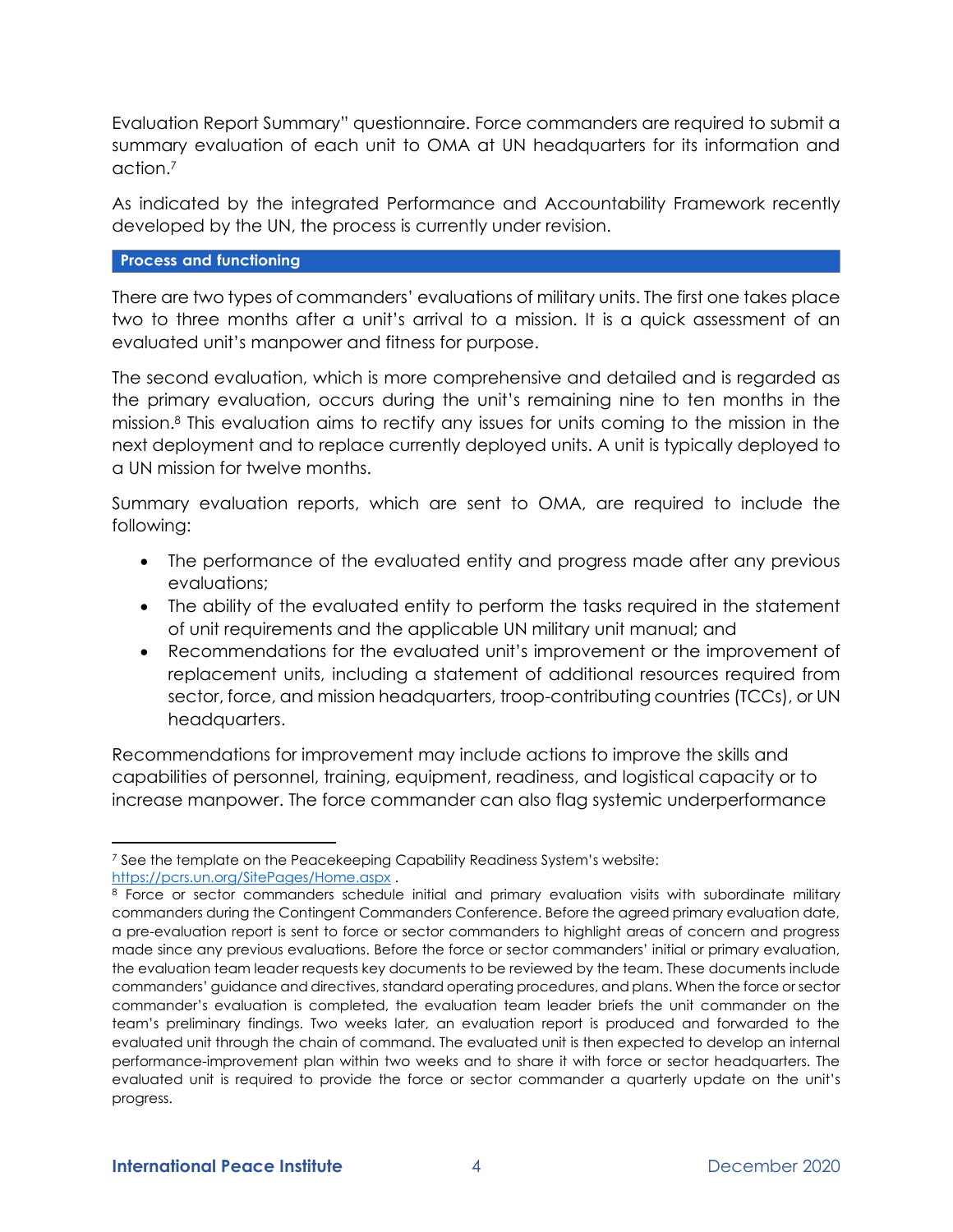and provide input in the "comments" field, including on suggested remedial measures. The questionnaire of the summary evaluation includes questions on the comprehension and support of the mission mandate, command and control, training and discipline, protection of civilians, sustainability, and health. In practice, evaluations are done by staff at the force or sector headquarters, but they must be endorsed and signed by the force commander.

# **ANALYSIS**

Through these evaluations, force commanders are tasked with regularly and proactively evaluating the performance of the units that report to them, which provides a tool for constant accountability. The force commander's consolidated evaluation includes twenty questions, which cover a wide range of performance areas, including POC. According to a DPO official, the evaluation provides a lot of data, with room for the force commander to provide additional qualitative assessment on top of answers to the standardized questions.

Force commanders' evaluations are generally regarded as a promising tool for accountability. Since they are shared with UN headquarters, they can provide leverage to the Secretariat to raise concerns with TCCs. While there were initially some concerns that force commanders would be reluctant to frankly and openly report performance shortcomings, unit scores are compared to the mission's average and examined by headquarters, thereby controlling for force commanders who tend to give high ratings across the board.

However, some challenges persist in the systematic implementation of these evaluations. The evaluations are time-consuming, taking up to five days for each unit.<sup>9</sup> Travel budgets also tend to limit the capacity of the teams to travel to field locations and see all units for the amount of time needed to thoroughly evaluate them. Moreover, more training and resources are needed to professionalize the evaluation team, including through the onboarding of professional evaluation officers who can stay in the mission for longer.

| <b>Regular process</b>                      | X | Evaluations occur on a regular basis,<br>usually in line with the deployment and<br>rotation of units. Given that a unit is<br>deployed for twelve months, the initial<br>evaluation occurs two to three weeks<br>into deployment, while the second, more<br>comprehensive evaluation takes place<br>nine to ten months into deployment. |
|---------------------------------------------|---|------------------------------------------------------------------------------------------------------------------------------------------------------------------------------------------------------------------------------------------------------------------------------------------------------------------------------------------|
| <b>Extraordinary measure after incident</b> |   |                                                                                                                                                                                                                                                                                                                                          |

Timing

<sup>9</sup> Interview with DPO official, New York, March 2020.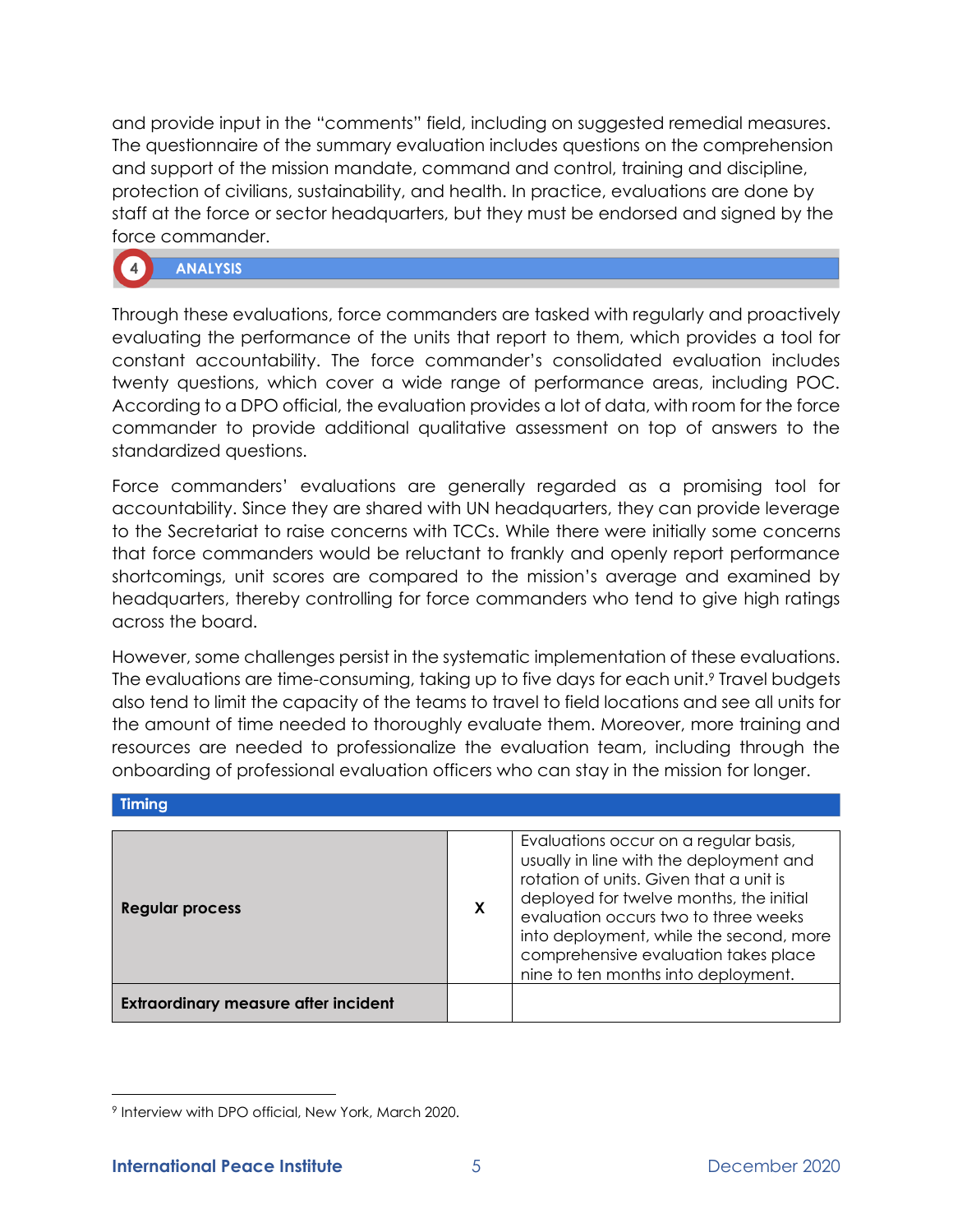#### **Actors and answerability structure**

Through the force and sector commanders' evaluations, force commanders and force headquarters hold military units and TCCs accountable for carrying out mandated tasks, including POC. The Secretariat is also involved, with evaluations being sent to UN headquarters and discussed in monthly and quarterly performance meetings.

| Held<br>accountable by                                |                 | <b>Individuals</b> | Unit                      |        | <b>Mission</b> | Secre-             | Contri-<br>buting         | <b>Security</b><br>Council/ | Member                         | Population | Other |  |
|-------------------------------------------------------|-----------------|--------------------|---------------------------|--------|----------------|--------------------|---------------------------|-----------------------------|--------------------------------|------------|-------|--|
|                                                       |                 |                    | <b>Military</b>           | Police | Civilian       |                    | tariat                    | countries                   | 5 <sup>th</sup> Com-<br>mittee | states     |       |  |
| <b>Individuals</b>                                    |                 |                    |                           |        |                |                    |                           |                             |                                |            |       |  |
|                                                       | <b>Military</b> |                    | $\boldsymbol{\mathsf{X}}$ |        |                | X                  | $\boldsymbol{\mathsf{X}}$ |                             |                                |            |       |  |
| Unit/<br>section/                                     | Police          |                    |                           |        |                |                    |                           |                             |                                |            |       |  |
| component                                             | <b>Civilian</b> |                    |                           |        |                |                    |                           |                             |                                |            |       |  |
| <b>Mission</b>                                        |                 |                    |                           |        |                |                    |                           |                             |                                |            |       |  |
| Secretariat                                           |                 |                    |                           |        |                |                    |                           |                             |                                |            |       |  |
| Contributing<br>countries                             |                 |                    | X                         |        |                | $\pmb{\mathsf{X}}$ | $\pmb{\mathsf{X}}$        |                             |                                |            |       |  |
| <b>Member states</b>                                  |                 |                    |                           |        |                |                    |                           |                             |                                |            |       |  |
| <b>Security Council/</b><br>5 <sup>th</sup> Committee |                 |                    |                           |        |                |                    |                           |                             |                                |            |       |  |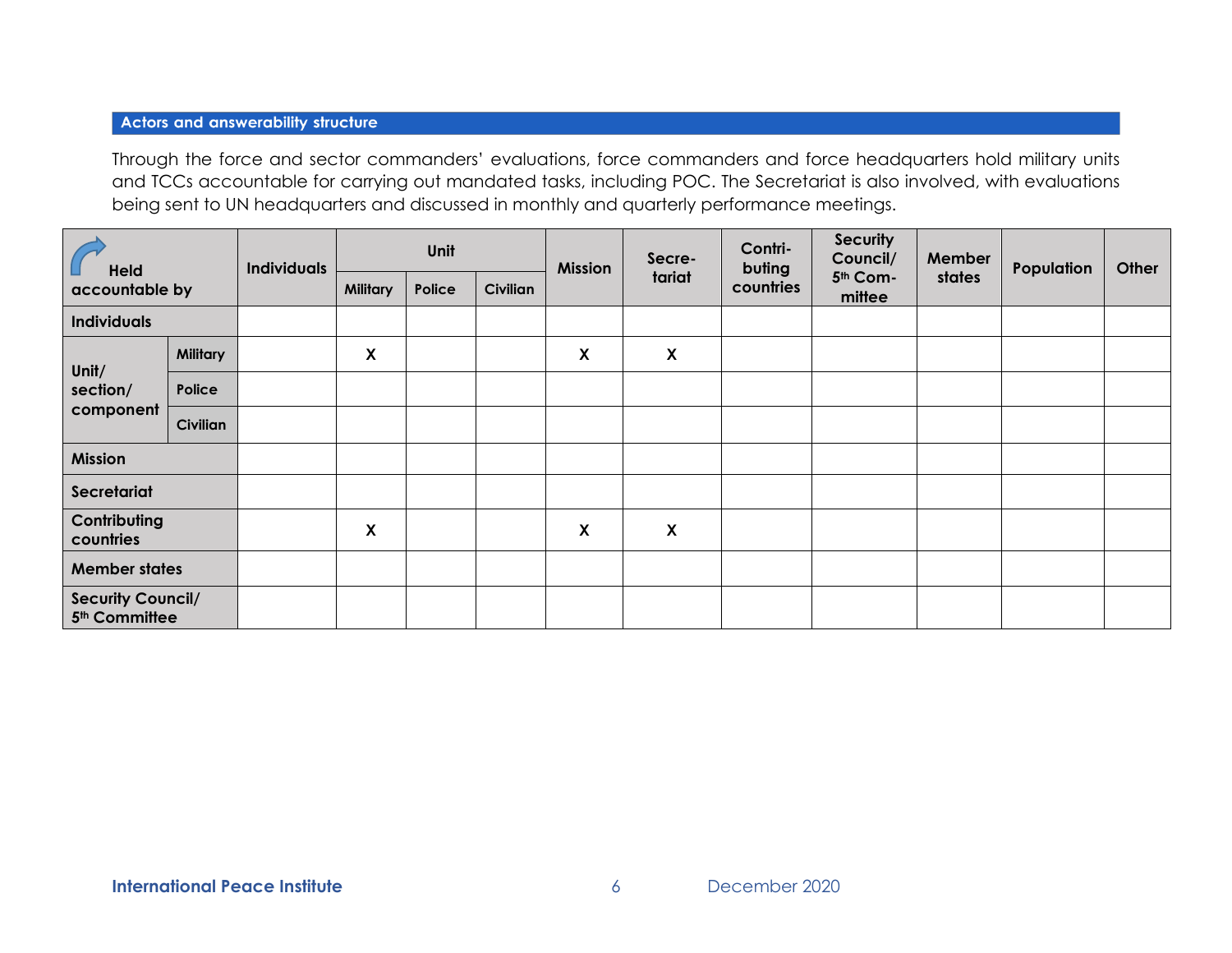#### Scope and objective

According to the standard operating procedures, the evaluation process is "designed to help Force and Sector Commanders identify and correct problems that affect subordinate unit performance."<sup>10</sup>

| <b>Collect best</b><br>practices and<br>lessons learned | X | Consolidated evaluation reports are sent to the DPO's<br>Division for Policy, Evaluation and Training, who collect<br>generic best practices and lessons learned. These are<br>recorded without reference to a specific TCC. |
|---------------------------------------------------------|---|------------------------------------------------------------------------------------------------------------------------------------------------------------------------------------------------------------------------------|
| <b>Track performance</b>                                | X | The main purpose of the evaluations is to track the<br>performance of military units and identify and rectify<br>performance-related issues in carrying out mandated<br>tasks, including POC.                                |
| Establish facts and<br>circumstances                    |   |                                                                                                                                                                                                                              |
| Establish<br>responsibility                             |   |                                                                                                                                                                                                                              |
| <b>Identify structural</b><br>and systemic issues       | X | The force commander can identify structural issues<br>affecting the performance of sub-units.                                                                                                                                |

#### **Type of accountability**

Force and sector commanders' evaluations are a form of performance accountability as they evaluate the performance of subordinate military units and entities and rectify any outstanding performance-related issues. As the evaluation attempts to rectify performance-related issues for the next deployment of units, it can be considered a form of organizational accountability.

#### **Outcome**

| Learn   | <b>Disseminate and integrate</b><br>internally | X | Findings from the evaluation report are.<br>recorded and disseminated internally to<br>understand the lessons learned and<br>identify issues related to performance.<br>Furthermore, OMA consults with TCCs to<br>discuss their contingents' shortcomings. |  |  |
|---------|------------------------------------------------|---|------------------------------------------------------------------------------------------------------------------------------------------------------------------------------------------------------------------------------------------------------------|--|--|
|         | <b>Account for publicly</b>                    |   |                                                                                                                                                                                                                                                            |  |  |
| Correct | Improve internal processes                     | X | According to the standard operating<br>procedures, "Remedial action for the<br>evaluated units may include the<br>provision of training, the application of<br>directives and, if required, a unit<br>capability review." <sup>11</sup>                    |  |  |

<sup>10</sup> UN DPKO and OMA, "Standard Operating Procedures: Force and Sector Commander's Evaluation of Subordinate Military Entities in Peacekeeping Operations."

 $11$  Ibid.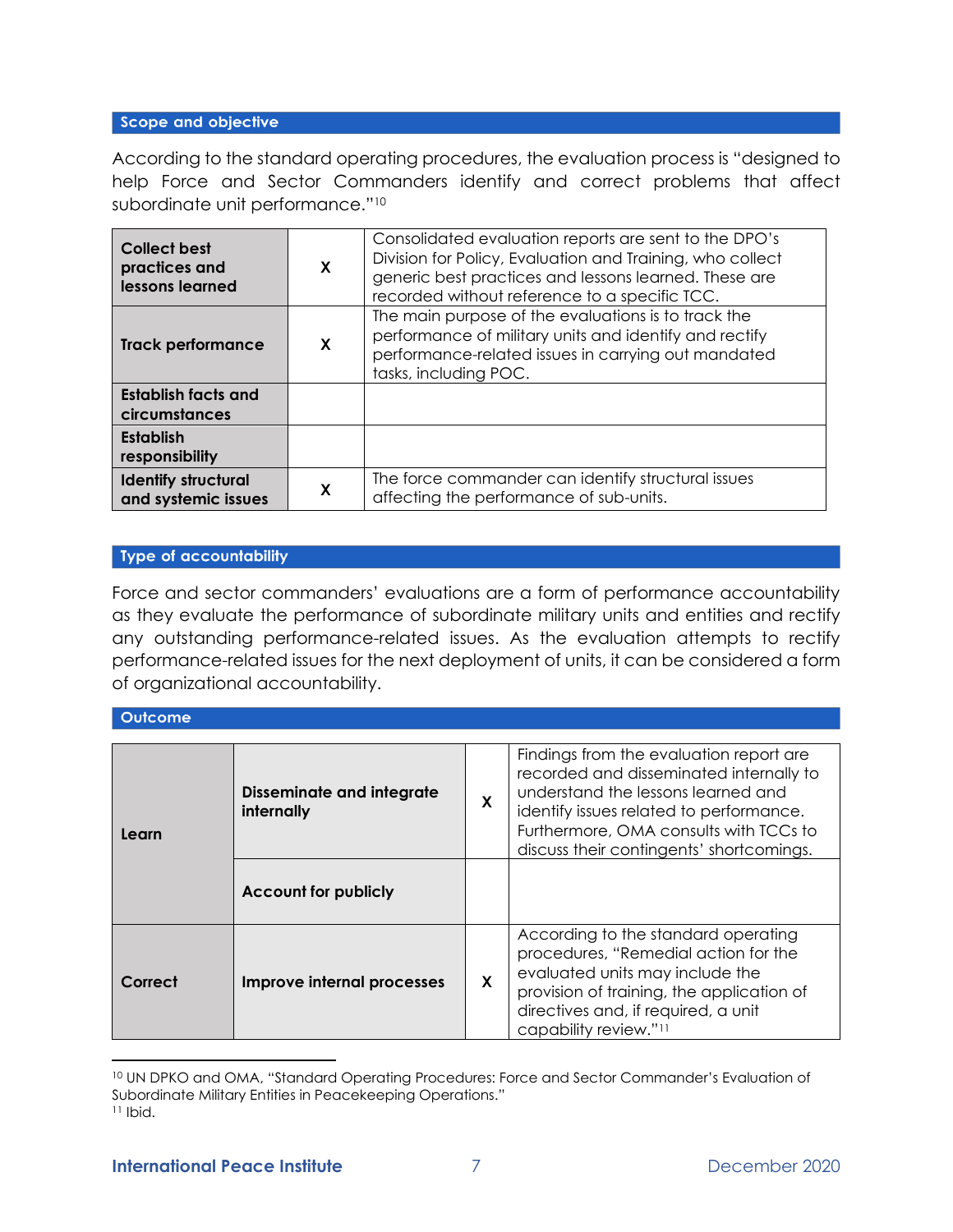|          | Inform the selection of<br>personnel | X | The standard operating procedures do<br>not explicitly note whether an evaluation<br>informs the selection of personnel.<br>However, the force commander can<br>recommend the repatriation and<br>replacement of units as a corrective<br>measure. |
|----------|--------------------------------------|---|----------------------------------------------------------------------------------------------------------------------------------------------------------------------------------------------------------------------------------------------------|
| Sanction | <b>Recommend sanctions</b>           | X | The force commander can recommend<br>corrective measures, including the<br>repatriation and replacement of units.                                                                                                                                  |
|          | <b>Establish incentives</b>          |   |                                                                                                                                                                                                                                                    |

#### Independence and impartiality

The force and sector commanders' evaluations provide a meaningful opportunity to assess the performance of military units. The standard operating procedures mention "objective rather than subjective measures of success" as a guiding principle for evaluators.<sup>12</sup>

According to a DPO official, the frankness of the assessments varies across missions, and new force commanders can be worried about criticizing TCCs. However, the level of objectivity generally improves as UN headquarters follows up with force commanders and encourages them to provide balanced assessments.

#### Inclusivity

The force and sector commanders' evaluations only evaluate the performance of military units and are a military-led exercise. According to the standard operating procedures, "Cooperation between the Force Headquarters evaluation team and the evaluated unit" should be a guiding principle for the evaluation. The evaluated unit is briefed after the assessment and is actively called upon to participate in corrective measures in coordination with the headquarters. These measures are not necessarily sanctions but could also include the provision of training or other resources.

The evaluation team consists of a team leader (lieutenant colonel at the U1–U7 level), team members (officers as required), and specialists from inside or outside the mission or military component, as needed. As such, it appears the teams can be more inclusive when specialization is required. For example, questions pertaining to POC recommend that evaluators take into account whether communication and coordination with civilian components was demonstrated by the unit under evaluation.

 $12$  Ibid.